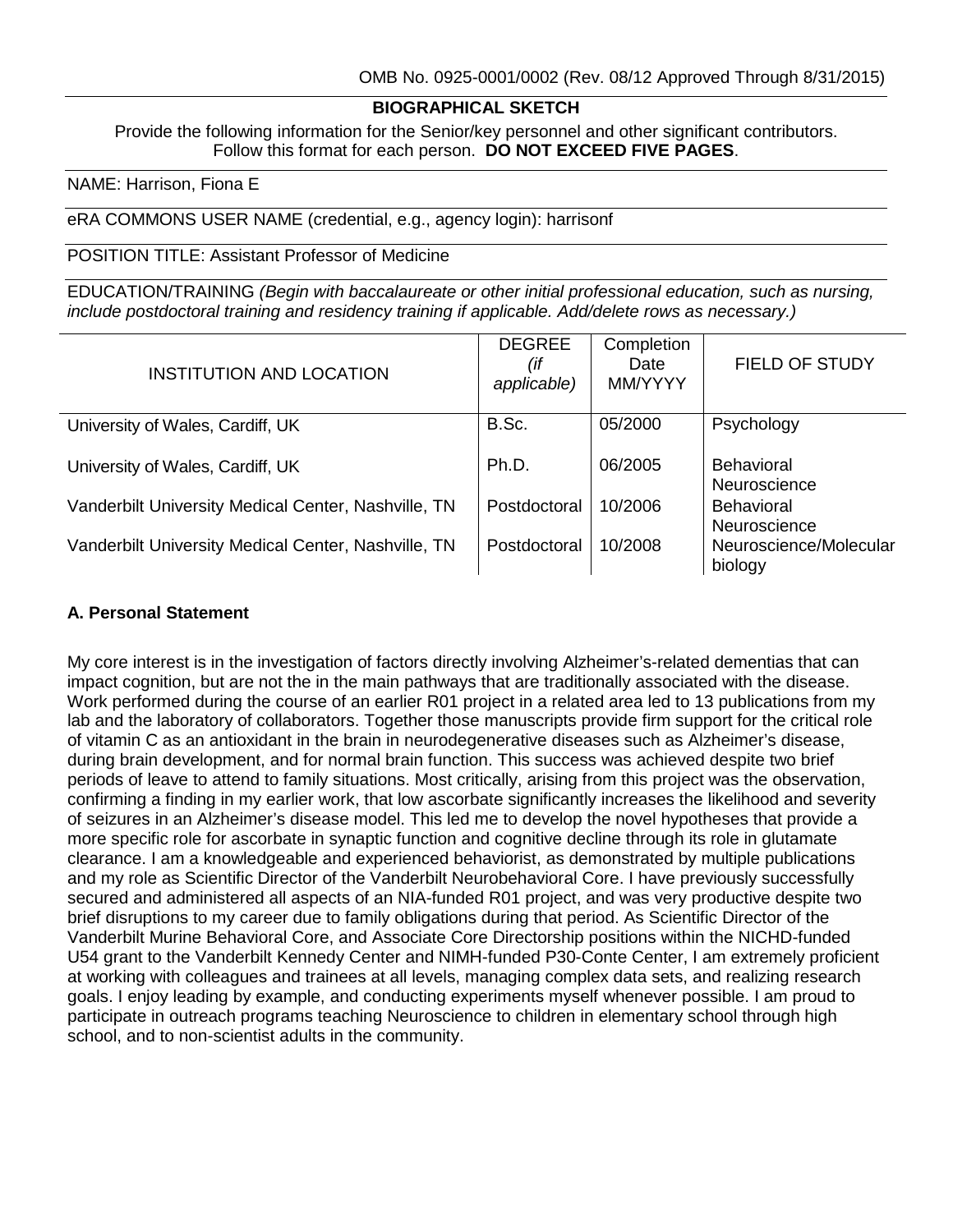#### **B. Positions and Honors**

#### **Positions and Employment**

- 2000-2004 Pre-doctoral student, Department of Psychology, Cardiff University, Cardiff, UK<br>2004-2007 Postdoctoral Fellow, Department of Pharmacology, Vanderbilt University Medica
- Postdoctoral Fellow, Department of Pharmacology, Vanderbilt University Medical Center (VUMC), Nashville, TN
- 2007-2008 Postdoctoral Fellow, Diabetes & Endocrinology, VUMC, Nashville, TN
- 2008-2011 Research Assistant Professor, Diabetes & Endocrinology, VUMC, Nashville, TN
- 2011– Assistant Professor, Department of Medicine, VUMC, Nashville, TN
- 2011- Faculty member, Vanderbilt Kennedy Center
- 2012- Faculty member, Vanderbilt Brain Institute
- 2015- Director, Murine Neurobehavioral Core Facility, VUMC, Nashville, TN

# **Other Experience and professional organizations and services:**

- Member, British Society for Neuroscience (BNA) 1999- Vanderbilt Postdoctoral Association: Secretary/treasurer; Committee member 2005-2008 Member, Society for Neuroscience 2005- Ad hoc reviewer for > 20 peer-reviewed scientific journals: e.g. Free Radical and Molecular Biology, Journal Physiology, Journal Alzheimer's Disease, European Journal of Neuroscience, Behavioral Brain Research, Journal of the American Association for Aging, Nutrition & Metabolism, Cell Death & Disease, Journal of Neural Transmission, Neuroscience, Neurobiology of Aging, Pharmacology, Biochemistry & Behaviour, Neuropharmacology 2009 Ad hoc reviewer for grant applications; Alzheimer's Association 2010 Ad hoc reviewer grant applications; Medical Research Council 2012 Guest Editor, Antioxidants and Redox Signaling - Forum Issue on Vitamin C 2012-2013 Associate Editor J. Alzheimer's disease 2013 Ad hoc reviewer grant applications; Mouse Metabolic Phenotyping Center 2014 Member, Middle Tennessee Chapter of Society for Neuroscience **Honors** 2013 Diet and Optimum Health Conference, Linus Pauling Institute, Oregon State University 2014 David Nichol Smith Seminar, University of Sydney, Australia Korean Society for Food Science and Technology International, 4<sup>th</sup> International Symposium
- on Vitamin C, Seoul, South Korea 2014 Hanyang University, Seoul, S. Korea
- 2016 Invited speaker; American Association for Laboratory Animal Science (AALAS) Appalachian Branch Winter Meeting.

# **C. Contribution to Science**

**1. Promoting the idea of critical roles of vitamin C in the brain and characterization of vitamin C synthesis and transport models, and their utilization in models of aging and Alzheimer's disease.** Vitamin C is often thought of only as an anti-scorbutic but in addition to its unmatched antioxidant properties, ascorbic acid is a critical co-factor for a number of enzymatic functions in the brain including neurotransmitter synthesis and DNA methylation. Most rodents synthesize their own vitamin C in the liver and thus can never exist in a low or depleted state as humans can. The majority of neuroscience studies, including those that test mechanisms directly involving vitamin C, are therefore tested in non-clinically relevant conditions. Vitamin C deficiency is particularly relevant in age-related diseases. Critically, this point is often missed due to weaknesses inherent in many population studies. Failure to understand the complexities of vitamin C biochemistry and transport may explain why many studies fail to find expected results**.** Over the last 5 years I have worked with all of the known models of vitamin C synthesis and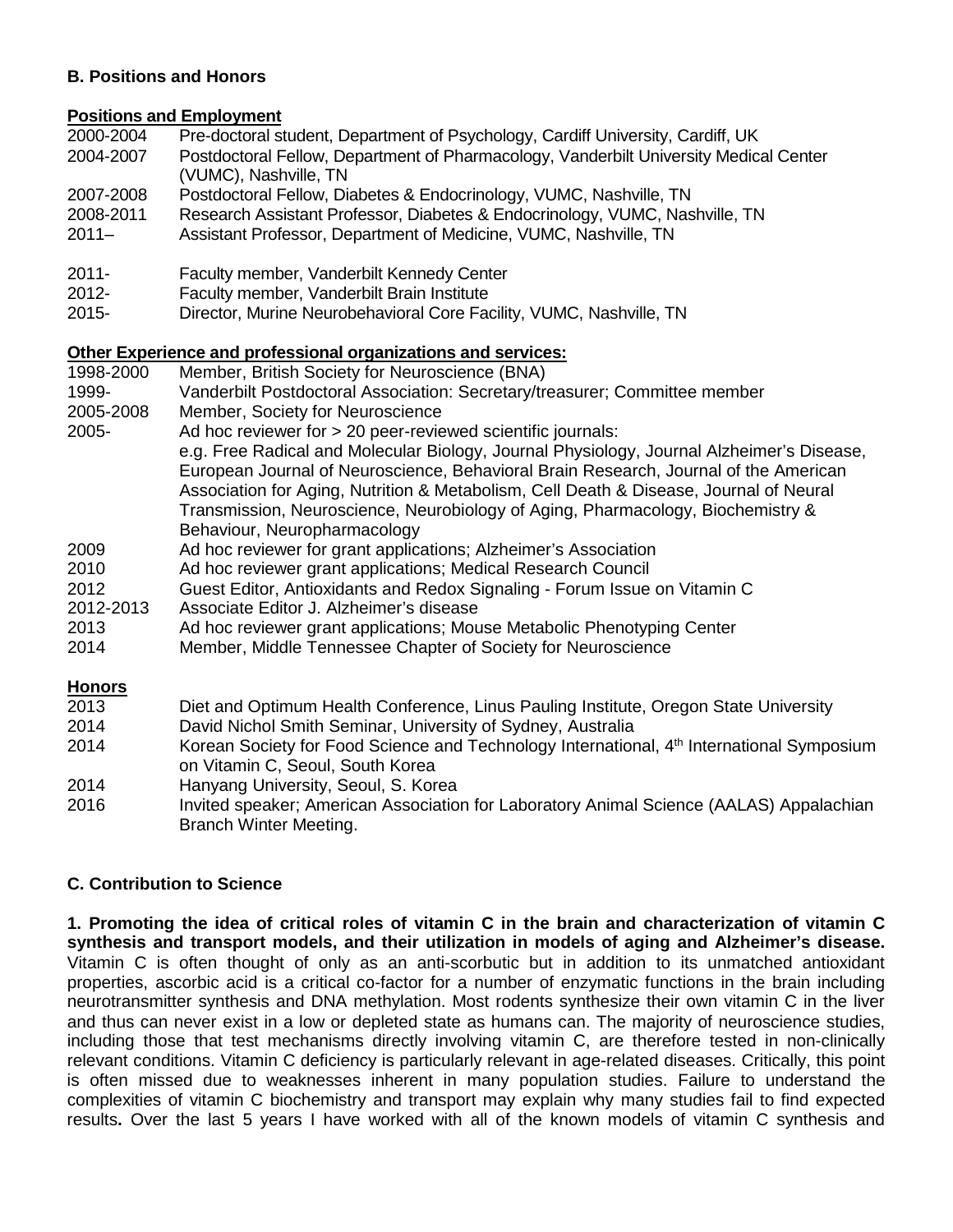transport, characterizing many of the brain changes that occur over the course of development, and in animal models of disease, such as Alzheimer's disease models.

- a. **Harrison FE**, Yu SS, Van Den Bossche KL, Li L, May JM, McDonald MP (2008) Elevated oxidative stress and sensorimotor deficits but normal cognition in mice that cannot synthesize ascorbic acid. *J Neurochem* **106**, 1198-1208. PMCID: PMC2575028 **(60 citations)**
- b. **Harrison FE**, May JM (2009) Vitamin C function in the brain: vital role of the ascorbate transporter SVCT2. *Free Radic Biol Med* **46**, 719-730. PMC2649700 **(287 citations)**
- c. Dixit, S; Bernardo, A; Walker, JM; Kennard, JA; Kim, GY; Kessler, ES; **Harrison, FE** (2015) Vitamin C deficiency in the brain impairs cognition, increases amyloid accumulation and deposition, and oxidative stress in APP/PSEN1 and normally-aging mice. *ACS Chemical Neuroscience*, 6(4):570-81. PMC4476071.
- d. Warner, TA.; Kang, JQ.; Kennard, JA.; **Harrison, FE**. Low brain ascorbic acid increases susceptibility to seizures in mouse models of decreased brain ascorbic acid transport and Alzheimer's disease. *Epilepsy Res,* **2015,** 110, 20-5. PMC4306812

**2. More comprehensive analysis of Barnes maze behaviors, including new analysis techniques, and a direct comparison with water maze in terms of anxyiolytic response.** My early publications directly addressed the idea that apparently small differences in testing methodologies for behavioral studies, and differences between labs, can have a huge impact on the quality of data produced. Furthermore, commonlyused analysis techniques are often not the most informative output measures. A number of methodological factors had been assumed, such as anxiety response in water maze, but not tested explicitly. I showed directly differing corticosterone response between the two highly exploited tasks of spatial learning (Water maze and Barnes maze), and showed the extent to which this impacts learning. The additional methods developed for interpretation of Barnes maze are interesting from a learning and memory point of view but are also critical for teasing out more subtle differences in disease models. I conducted and analyzed all of the maze-learning experiments for the below well-cited papers.

- **a. Harrison FE**, Hosseini AH, McDonald MP (2009) Endogenous anxiety and stress responses in water maze and Barnes maze spatial memory tasks. *Behav Brain Res* **198**, 247-251. PMC2663577 **(155 citations)**
- **b. Harrison FE**, Reiserer RS, Tomarken AJ, McDonald MP (2006) Spatial and nonspatial escape strategies in the Barnes maze. *Learn Mem* 13, 809-819. PMC1783636
- **c.** Reiserer RS, **Harrison FE,** Syverud DC, McDonald MP (2007) Impaired spatial learning in the APPSwe + PSEN1DeltaE9 bigenic mouse model of Alzheimer's disease. *Genes Brain Behav* **6**, 54-65. PMID: 17233641 **(162 citations)**

**3. First to report behavioral differences in a mouse model for Smith Lemli Opitz Syndrome.** My focus on behavioral methodology and model development, particularly in diseases with a strong oxidative stress component, led me to a collaboration in which I characterized behavioral and neurochemical deficits in different mouse models for Smith Lemli Opitz Syndrome*.* Given the strong autism-like phenotype of these patients, it is vital that any useful model have valid and relevant, reproducible behavioral changes that can be studied and targeted with therapeutic strategies.

- a. Korade Z, Folkes OM, **Harrison FE** (2013) Behavioral and serotonergic response changes in the Dhcr7-HET mouse model of Smith-Lemli-Opitz syndrome. *Pharmacol Biochem Behav* **106**, 101- 108. 23541496
- b. Korade, Z., Xu, L.**, Harrison, F.E**., Ahsen, R., Hart, S.E., Folkes, O.M., Mirnics, K., Porter, N.A., 2013. Antioxidant Supplementation Ameliorates Molecular Deficits in Smith-Lemli-Opitz Syndrome. Biol Psychiatry. 75(3): 215-22. PMC3874268

**Complete List of Published Work** from NCBI *My Bibliography* publications (from 30 published works): **[http://www.ncbi.nlm.nih.gov/sites/myncbi/fiona.harrison.1/bibliography/40380925/public/?sort=date](http://www.ncbi.nlm.nih.gov/sites/myncbi/fiona.harrison.1/bibliography/40380925/public/?sort=date&direction=ascending) [&direction=ascending.](http://www.ncbi.nlm.nih.gov/sites/myncbi/fiona.harrison.1/bibliography/40380925/public/?sort=date&direction=ascending)**

Scientific Metrics (on November 28, 2016) H-index: 18; I-10 Index: 23; Total Citations: 1,349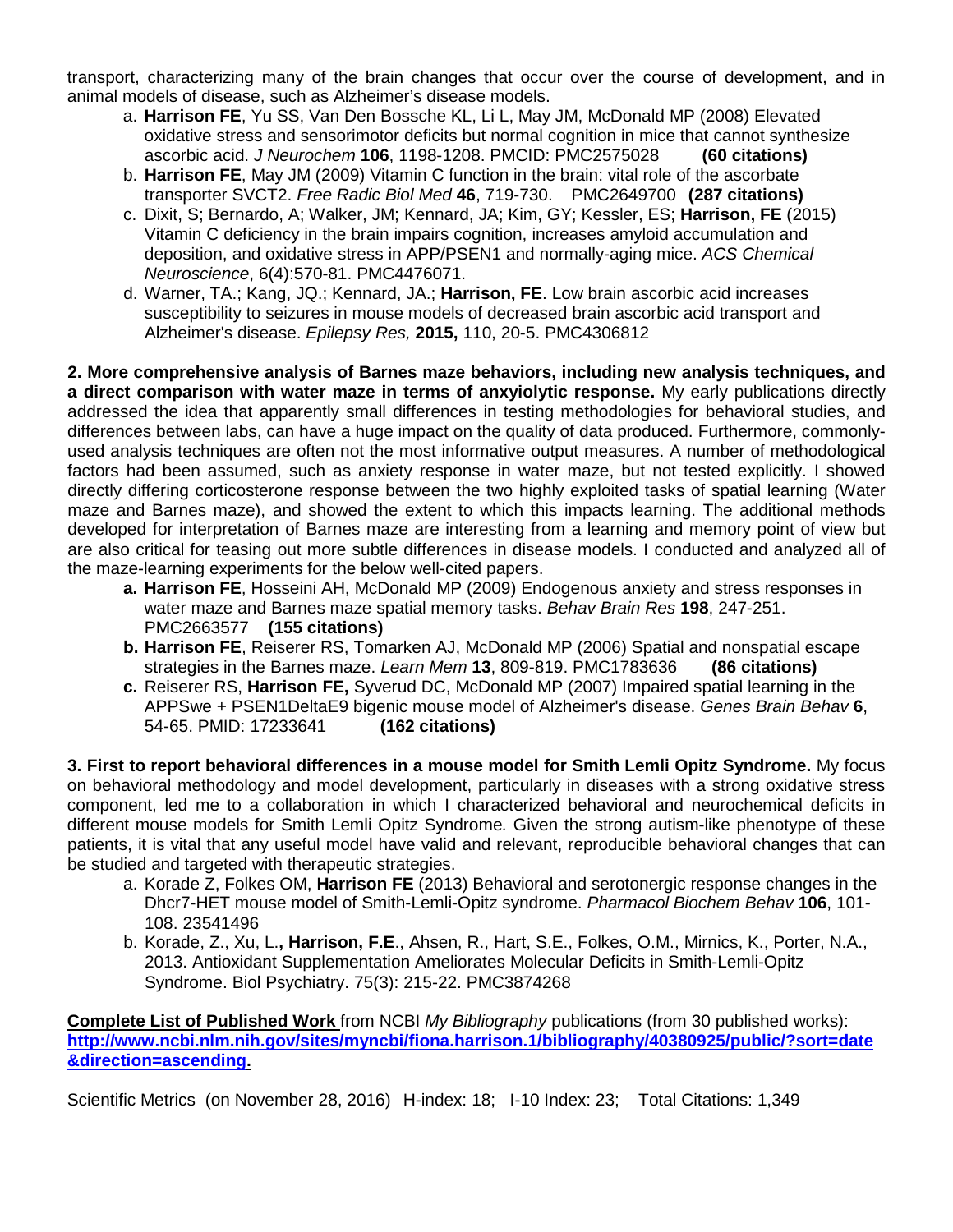## **D. Research Support**

### **Ongoing Research Support**

## **1U54 HD083211-01A1** (Dykens) 09/01/2015 – 08/31/2020 1.2 CM

#### NIH \$828,024

Eunice Kennedy Shriver Intellectual and Developmental Research Center at Vanderbilt University In the current proposal we seek to provide a better view into the sensory and multisensory processing changes that accompany autism, and changes in the brain networks that subserve sensory and multisensory function. Although extraordinarily valuable in their own right, our goal is to map these sensoryand brain-based changes onto weaknesses in social communicative function, and to use this information in an effort to develop behavioral tools that could be used in remediation. The overarching conceptual framework is that alterations in sensory and multisensory function and the associated brain networks contribute to the social communication deficits that characterize ASD, and can be key targets in the development of novel remediation tools.

## **W81XWH-15-1-0096** (Rex) 09/30/2015-09/29/2016 1.2 CM

Department of Defense \$139,838

Dietary approaches to protect against eye blast-induced oxidative stress and vision loss The major goal of this project is to determine if vision can be preserved after eye trauma by treatment with antioxidants and/or a ketogenic diet. We hypothesize that delayed vision loss from trauma is due oxidative stress-induced neuronal damage that can be blocked by the proposed therapeutic interventions.

## **VUMC(4P50MH096972-05)** (Blakely) 07/01/2016-06/30/2017 1.2 CM

#### NIMH \$1,629,738

Enduring Effects of Early-Life Serotonin Signaling - Physiology & Behavior Core

Serotonin (5-HT) influences a wide variety of behaviors including anxiety, mood, appetite, sleep, and aggression. Disrupted 5-HT signaling is linked to anxiety, depression, suicide, schizophrenia, obsessive compulsive disorder (OCD) and autism. Increasingly, we recognize that 5-HT signaling initiates during embryonic development and involves a dynamic interaction between CNS and peripheral tissues. Our studies represent an integrated analysis, using novel transgenic mouse models, of how embryonic and early postnatal 5-HT signaling dictates enduring facets of physiology whether altered developmental 5-HT signaling leads to permanent or reversible alterations. Finally, we extend the impact of our work beyond the sphere of the academic community, enhancing the training mission and outreach efforts of the Vanderbilt Conte Center.

# **Completed Research Support**

1R01AG038739-01

NIH/NIA 03/01/11-02/29/16 (NCE)

Vitamin C and cognition in Alzheimer's disease **(Harrison – PI)** The project examines the role of vitamin C in the brain in prevention of Alzheimer's disease in genetically engineered mouse models. The mice carry two mutated genes known to cause Alzheimer's disease in humans, and also additional or fewer copies of the brain vitamin C transporter (SVCT2). It also examines the possibility of vitamin C as a therapeutic agent by administration directly into the CSF. Role: **Principal Investigator**

R01 5R01CA163838 NIH/NCI

The role of GSK3 in radiation brain damage  $(Xia - Pl)$  07/01/12-06/30/17 This project examines the potential role of GSK3b in regulating NHEJ-mediated repair of double strand DNA breaks, and determining neuron cytotoxicity following cranial irradiation, via suppression of 53BP1 and 2 catenin function. A key experiment of this project is the behavioral testing of different mouse lines that have